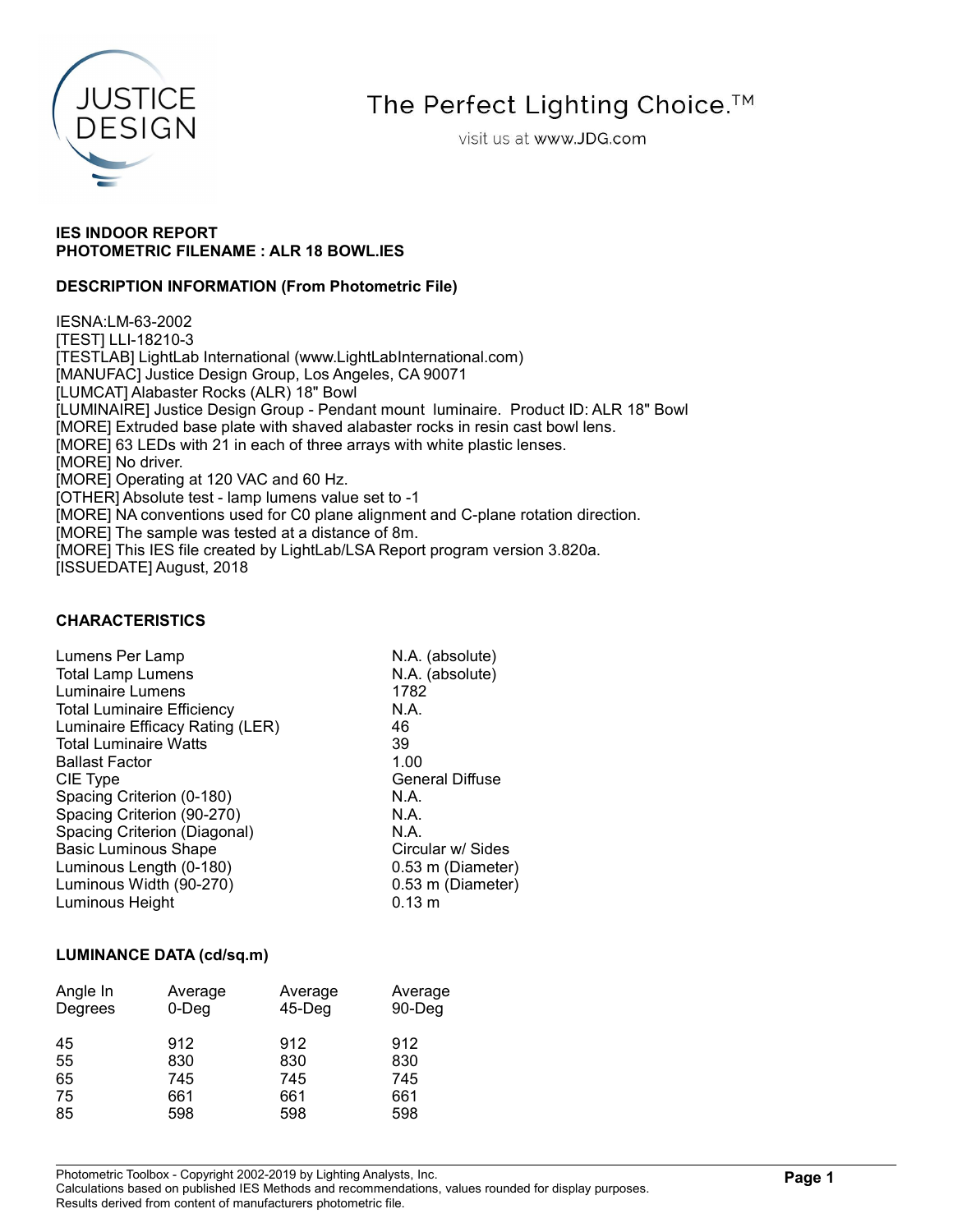#### CANDELA TABULATION

|      | 0           |
|------|-------------|
|      |             |
| 0.0  | 277.651     |
| 0.5  | 277<br>.638 |
| 1.0  | 277<br>.612 |
| 1.5  | 277.546     |
| 2.0  | 277.454     |
|      |             |
| 2.5  | 277.323     |
| 3.0  | 277.204     |
| 3.5  | 277.047     |
| 4.0  | 276.850     |
| 4.5  | 276.666     |
| 5.0  | 276.429     |
| 5.5  | 276.193     |
|      | 275.878     |
| 6.0  |             |
| 6.5  | 275.589     |
| 7.0  | 275.247     |
| 7.5  | 274.892     |
| 8.0  | 274.511     |
| 8.5  | 274.104     |
| 9.0  | 273.671     |
|      | 273.237     |
| 9.5  |             |
| 10.0 | 272.764     |
| 10.5 | 272.304     |
| 11.0 | 271.792     |
| 11.5 | 271.227     |
| 12.0 | 270.676     |
| 12.5 | 270.098     |
| 13.0 | 269.480     |
|      | 268.850     |
| 13.5 |             |
| 14.0 | 268.206     |
| 14.5 | 267.523     |
| 15.0 | 266.827     |
| 15.5 | 266.104     |
| 16.0 | 265.329     |
| 16.5 | 264.554     |
| 17.0 | 263.766     |
|      | 262.951     |
| 17.5 |             |
| 18.0 | 262.084     |
| 18.5 | 261.257     |
| 19.0 | 260.337     |
| 19.5 | 259.431     |
| 20.0 | 258.511     |
| 20.5 | 257.552     |
| 21.0 | 256.580     |
|      | 255.569     |
| 21.5 |             |
| 22.0 | 254.557     |
| 22.5 | 253.506     |
| 23.0 | 252.468     |
| 23.5 | 251.365     |
| 24.0 | 250.248     |
| 24.5 | 249.145     |
| 25.0 | 248.028     |
|      | 246.846     |
| 25.5 |             |
| 26.0 | 245.651     |
| 26.5 | 244.482     |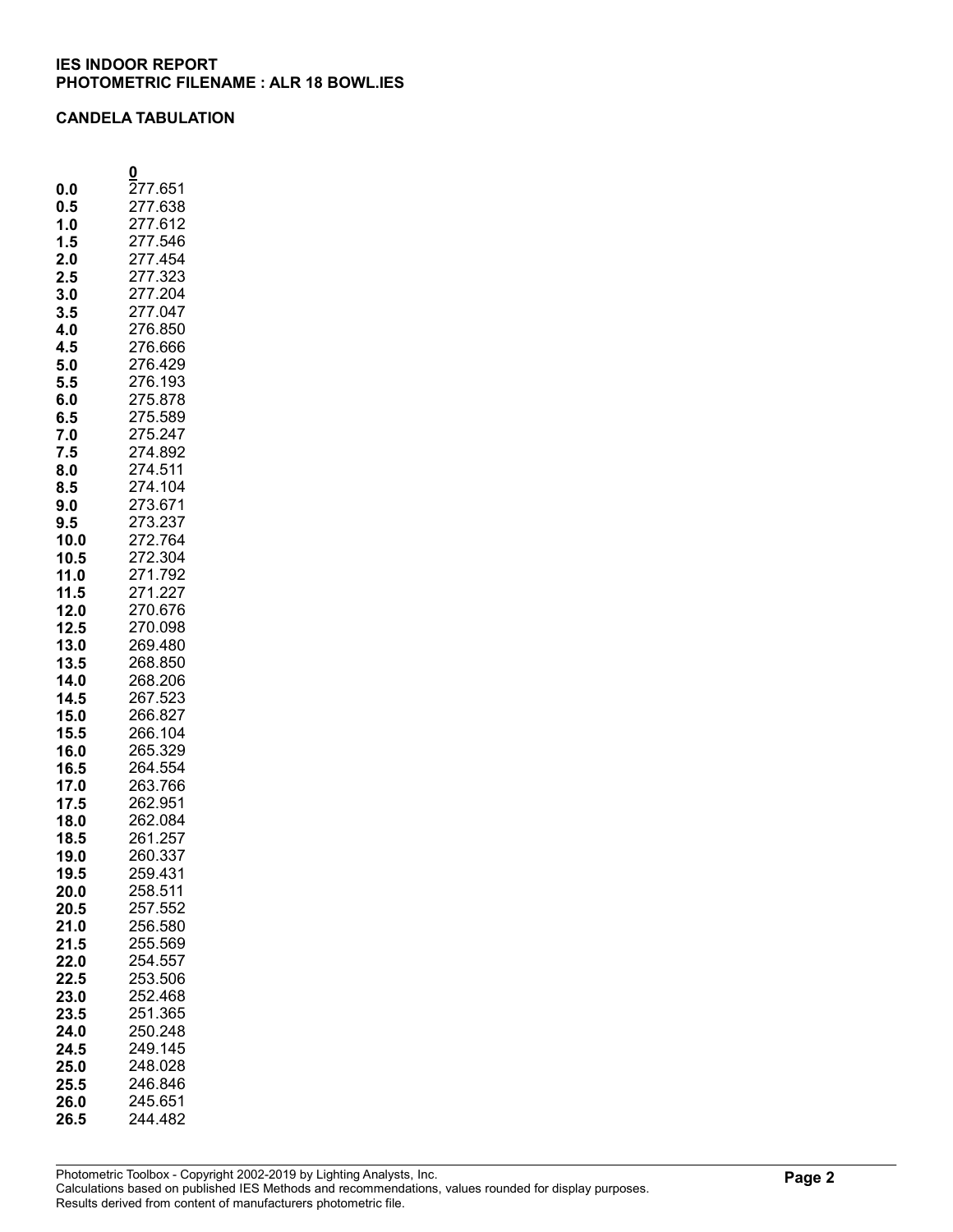| 27.<br>.0 | 243.234 |
|-----------|---------|
| 27.5      | 242.038 |
| 28.0      | 240.777 |
| 28.5      | 239.503 |
| 29.0      | 238.229 |
| 29.5      | 236.928 |
| 30.0      | 235.614 |
| 30.5      | 234.248 |
| 31.0      | 232.908 |
| 31.5      | 231.516 |
| 32.0      | 230.176 |
| 32.5      | 228.757 |
| 33.0      | 227.325 |
| 33.5      | 225.907 |
| 34.0      | 224.462 |
| 34.5      | 222.990 |
| 35.0      | 221.493 |
| 35.5      | 220.008 |
| 36.0      | 218.511 |
| 36.5      | 217.000 |
| 37.0      | 215.476 |
| 37.5      | 213.926 |
| 38.0      | 212.389 |
| 38.5      | 210.800 |
| 39.0      | 209.237 |
| 39.5      | 207.647 |
| 40.0      | 206.031 |
| 40.5      | 204.402 |
| 41.0      | 202.826 |
| 41.5      | 201.158 |
| 42.0      | 199.489 |
| 42.5      | 197.847 |
| 43.0      | 196.179 |
| 43.5      | 194.511 |
| 44.0      | 192.803 |
| 44.5      | 191.121 |
| 45.0      | 189.427 |
| 45.5      | 187.745 |
| 46.0      | 186.051 |
| 46.5      | 184.304 |
| 47.0      | 182.583 |
| 47.5      | 180.823 |
| 48.0      | 179.115 |
| 48.5      | 177.328 |
| 49.0      | 175.594 |
| 49.5      | 173.808 |
| 50.0      | 172.126 |
| 50.5      | 170.327 |
| 51.0      | 168.527 |
| 51.5      | 166.767 |
| 52.0      | 164.941 |
| 52.5      | 163.180 |
| 53.0      | 161.354 |
| 53.5      | 159.568 |
| 54.0      | 157.742 |
| 54.5      | 155.982 |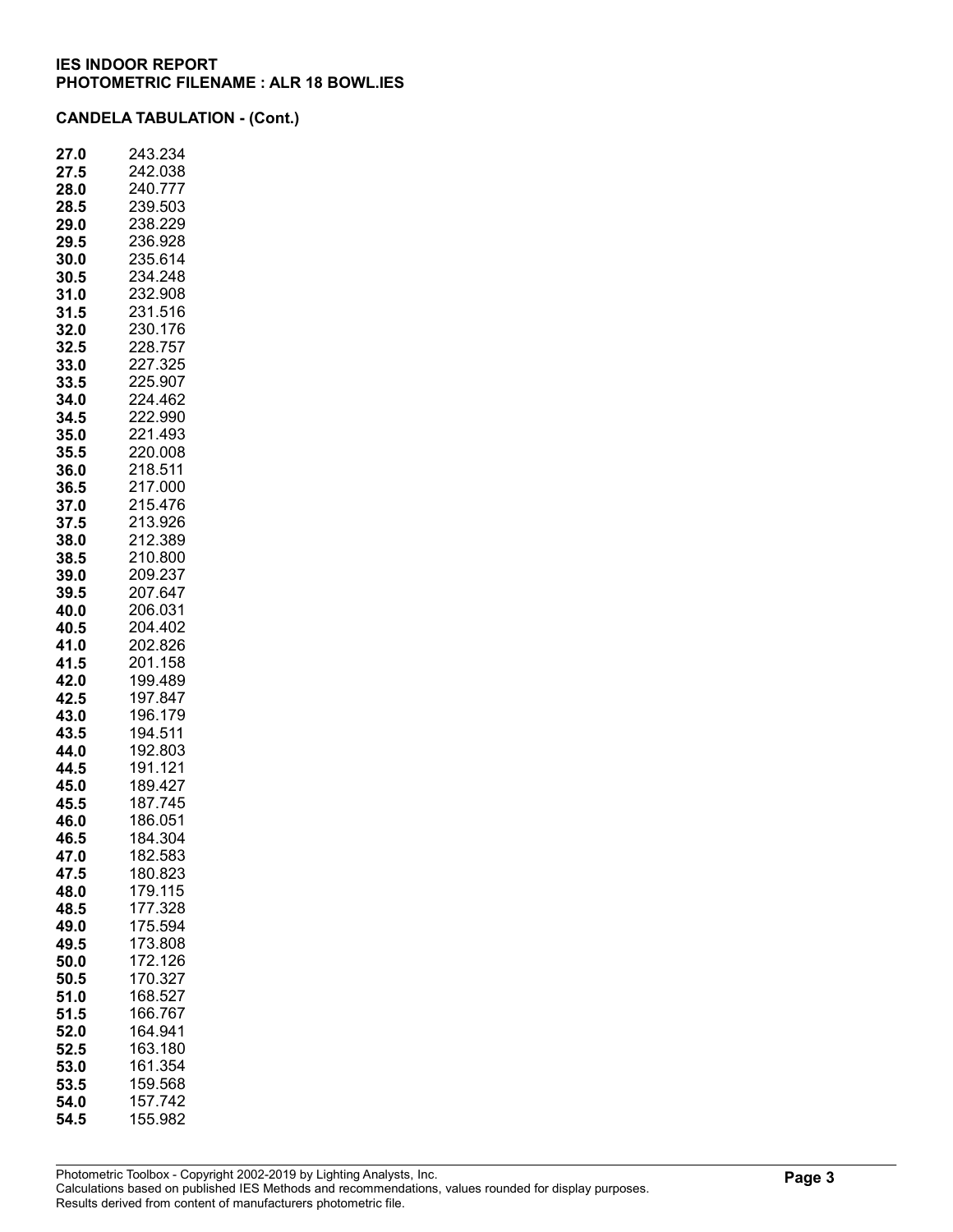| 55.0         | 154.156            |
|--------------|--------------------|
| 55.5         | 152.343            |
| 56.0         | 150.530            |
| 56.5         | 148.691            |
| 57.0         | 146.865            |
| 57.5         | 145.039            |
| 58.0         | 143.213<br>141.374 |
| 58.5         | 139.627            |
| 59.0         | 137.775            |
| 59.5<br>60.0 | 135.935            |
| 60.5         | 134.136            |
| 61.0         | 132.284            |
| 61.5         | 130.444            |
| 62.0         | 128.605            |
| 62.5         | 126.806            |
| 63.0         | 124.953            |
| 63.5         | 123.193            |
| 64.0         | 121.354            |
| 64.5         | 119.554            |
| 65.0         | 117.755            |
| 65.5         | 115.916            |
| 66.0         | 114.155            |
| 66.5         | 112.369            |
| 67.0         | 110.569            |
| 67.5         | 108.783            |
| 68.0         | 107.062            |
| 68.5         | 105.275            |
| 69.0         | 103.528            |
| 69.5         | 101.794            |
| 70.0         | 100.034            |
| 70.5         | 98.313             |
| 71.0         | 96.566             |
| 71.5<br>72.0 | 94.845<br>93.124   |
| 72.5         | 91.482             |
| 73.0         | 89.761             |
| 73.5         | 88.106             |
| 74.0         | 86.451             |
| 74.5         | 84.769             |
| 75.0         | 83.167             |
| 75.5         | 81.524             |
| 76.0         | 79.909             |
| 76.5         | 78.293             |
| 77.0         | 76.743             |
| 77.5         | 75.153             |
| 78.0         | 73.577             |
| 78.5         | 72.053             |
| 79.0         | 70.516             |
| 79.5         | 69.006             |
| 80.0         | 67.508             |
| 80.5         | 66.037             |
| 81.0         | 64.565             |
| 81.5         | 63.147             |
| 82.0         | 61.702             |
| 82.5         | 60.309             |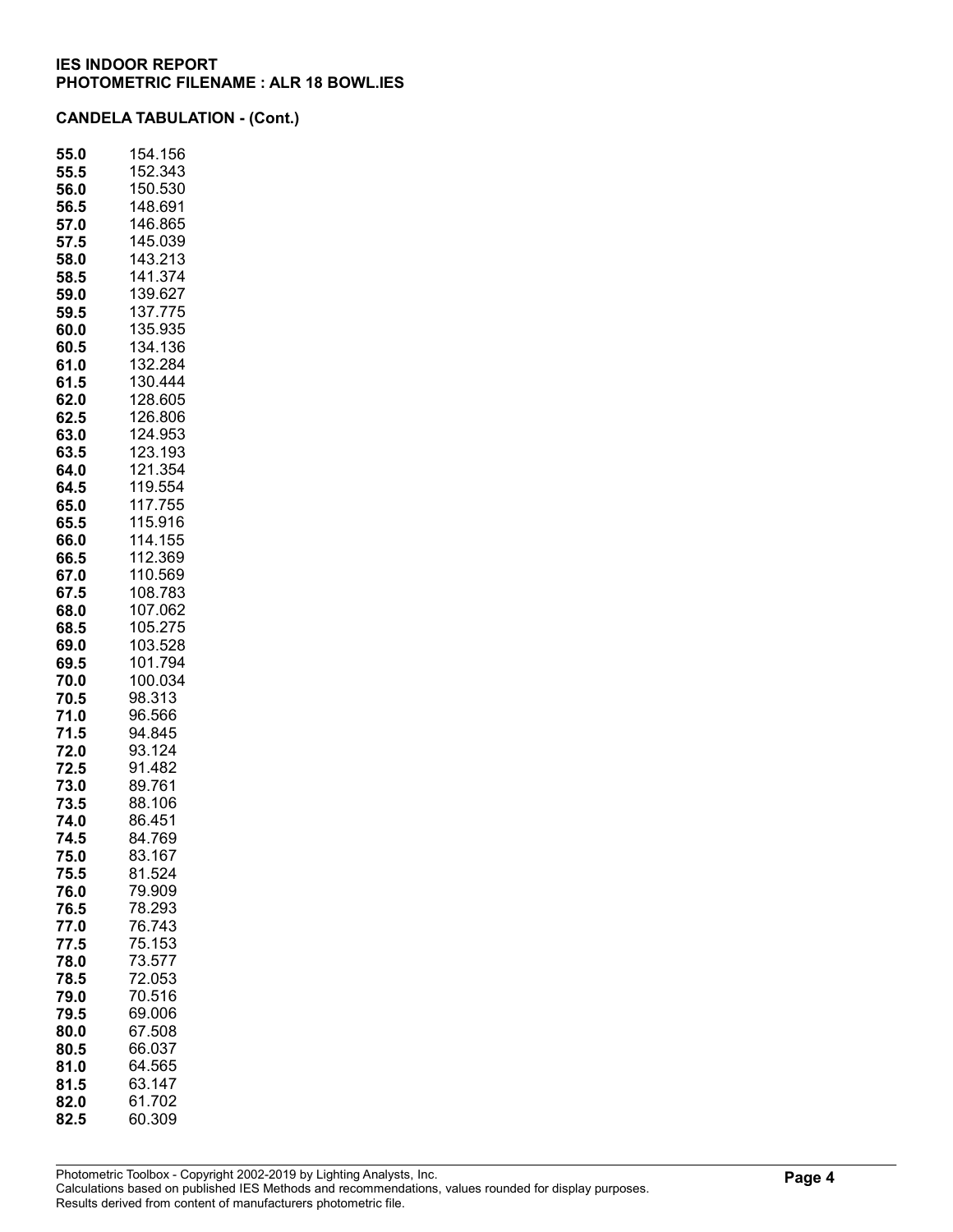| 83.0  | 58.956           |
|-------|------------------|
| 83.5  | 57.551           |
| 84.0  | 56.237           |
| 84.5  | 54.884           |
| 85.0  | 53.597           |
| 85.5  | 52.309           |
| 86.0  | 51.087           |
| 86.5  | 49.826           |
| 87.0  | 48.618           |
| 87.5  | 47.436           |
| 88.0  | 46.240           |
| 88.5  | 45.137           |
| 89.0  | 44.007           |
| 89.5  | 42.943           |
| 90.0  | 42.050           |
| 90.5  | 41.340           |
| 91.0  | 40.762           |
| 91.5  | 40.263           |
| 92.0  | 39.856           |
|       |                  |
| 92.5  | 39.422           |
| 93.0  | 39.068<br>38.739 |
| 93.5  |                  |
| 94.0  | 38.437           |
| 94.5  | 38.227<br>38.266 |
| 95.0  |                  |
| 95.5  | 38.660           |
| 96.0  | 39.501           |
| 96.5  | 40.762           |
| 97.0  | 42.339           |
| 97.5  | 44.204           |
| 98.0  | 46.017           |
| 98.5  | 47.764           |
| 99.0  | 49.603           |
| 99.5  | 51.311           |
| 100.0 | 53.071           |
| 100.5 | 54.989           |
| 101.0 | 56.959           |
| 101.5 | 59.061           |
| 102.0 | 61.124           |
| 102.5 | 63.252           |
| 103.0 | 65.262           |
| 103.5 | 67.311           |
| 104.0 | 69.281           |
| 104.5 | 71.291           |
| 105.0 | 73.301           |
| 105.5 | 75.285           |
| 106.0 | 77.295           |
| 106.5 | 79.278           |
| 107.0 | 81.288           |
| 107.5 | 83.219           |
| 108.0 | 85.229           |
| 108.5 | 87.134           |
| 109.0 | 89.078           |
| 109.5 | 90.983           |
| 110.0 | 92.914           |
| 110.5 | 94.884           |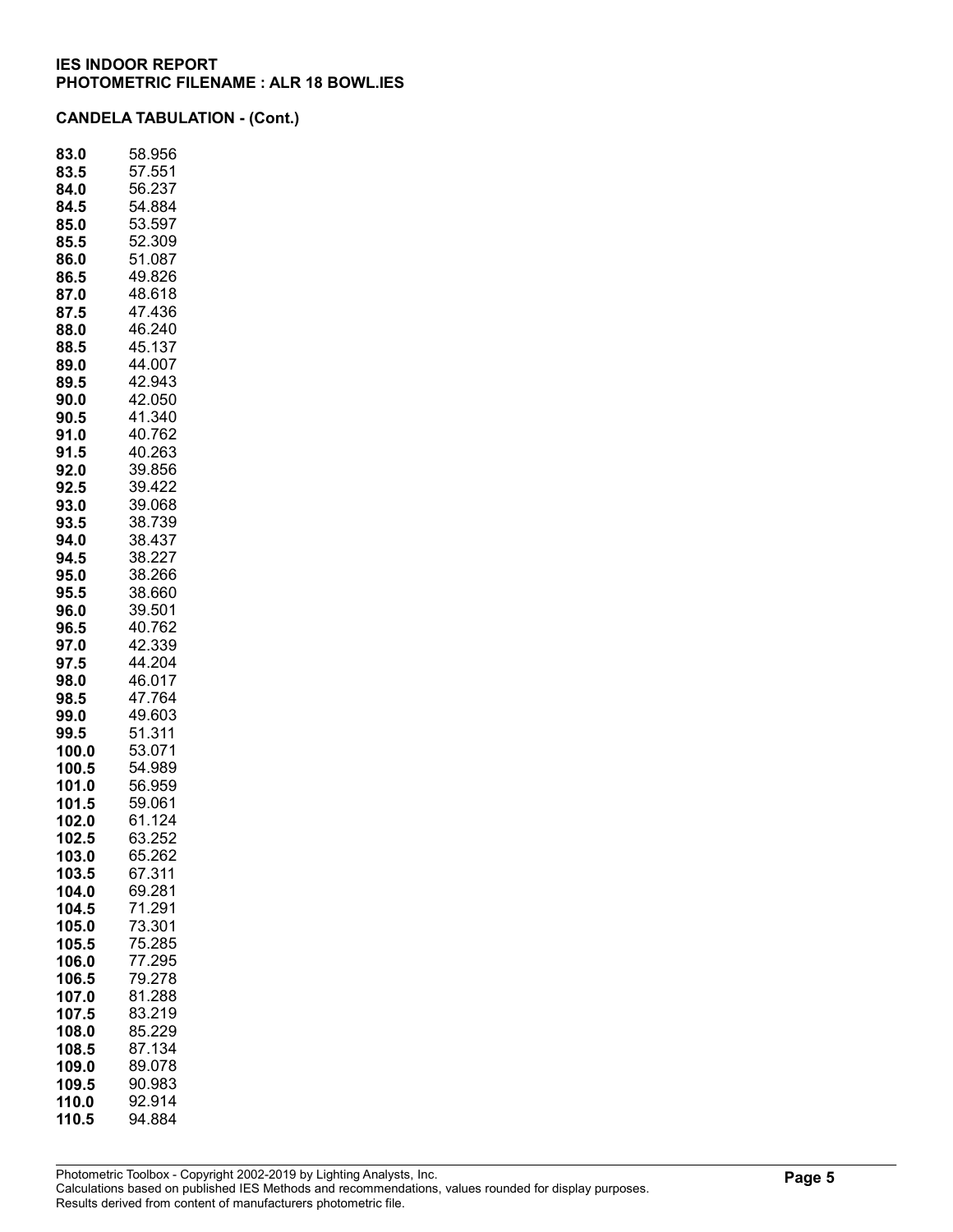| 111.0 | 96.907  |
|-------|---------|
| 111.5 | 98.983  |
| 112.0 | 101.032 |
| 112.5 | 103.213 |
| 113.0 | 105.328 |
| 113.5 | 107.574 |
| 114.0 | 109.899 |
| 114.5 | 112.237 |
| 115.0 | 114.641 |
| 115.5 | 117.045 |
| 116.0 | 119.515 |
| 116.5 | 121.985 |
| 117.0 | 124.599 |
|       | 127.121 |
| 117.5 | 129.722 |
| 118.0 | 132.402 |
| 118.5 |         |
| 119.0 | 135.082 |
| 119.5 | 137.775 |
| 120.0 | 140.454 |
| 120.5 | 143.200 |
| 121.0 | 145.906 |
| 121.5 | 148.678 |
| 122.0 | 151.371 |
| 122.5 | 154.143 |
| 123.0 | 156.875 |
| 123.5 | 159.542 |
| 124.0 | 162.248 |
| 124.5 | 164.914 |
| 125.0 | 167.555 |
| 125.5 | 170.116 |
| 126.0 | 172.652 |
| 126.5 | 175.056 |
| 127.0 | 177.460 |
| 127.5 | 179.837 |
| 128.0 | 182.136 |
| 128.5 | 184.343 |
| 129.0 | 186.563 |
| 129.5 | 188.691 |
| 130.0 | 190.754 |
| 130.5 | 192.750 |
| 131.0 | 194.629 |
| 131.5 | 196.547 |
| 132.0 | 198.373 |
| 132.5 | 200.094 |
| 133.0 | 201.788 |
| 133.5 | 203.391 |
| 134.0 | 204.967 |
| 134.5 | 206.465 |
| 135.0 | 207.870 |
| 135.5 | 209.237 |
| 136.0 | 210.524 |
| 136.5 | 211.798 |
| 137.0 | 212.980 |
| 137.5 | 214.110 |
| 138.0 | 215.187 |
| 138.5 | 216.251 |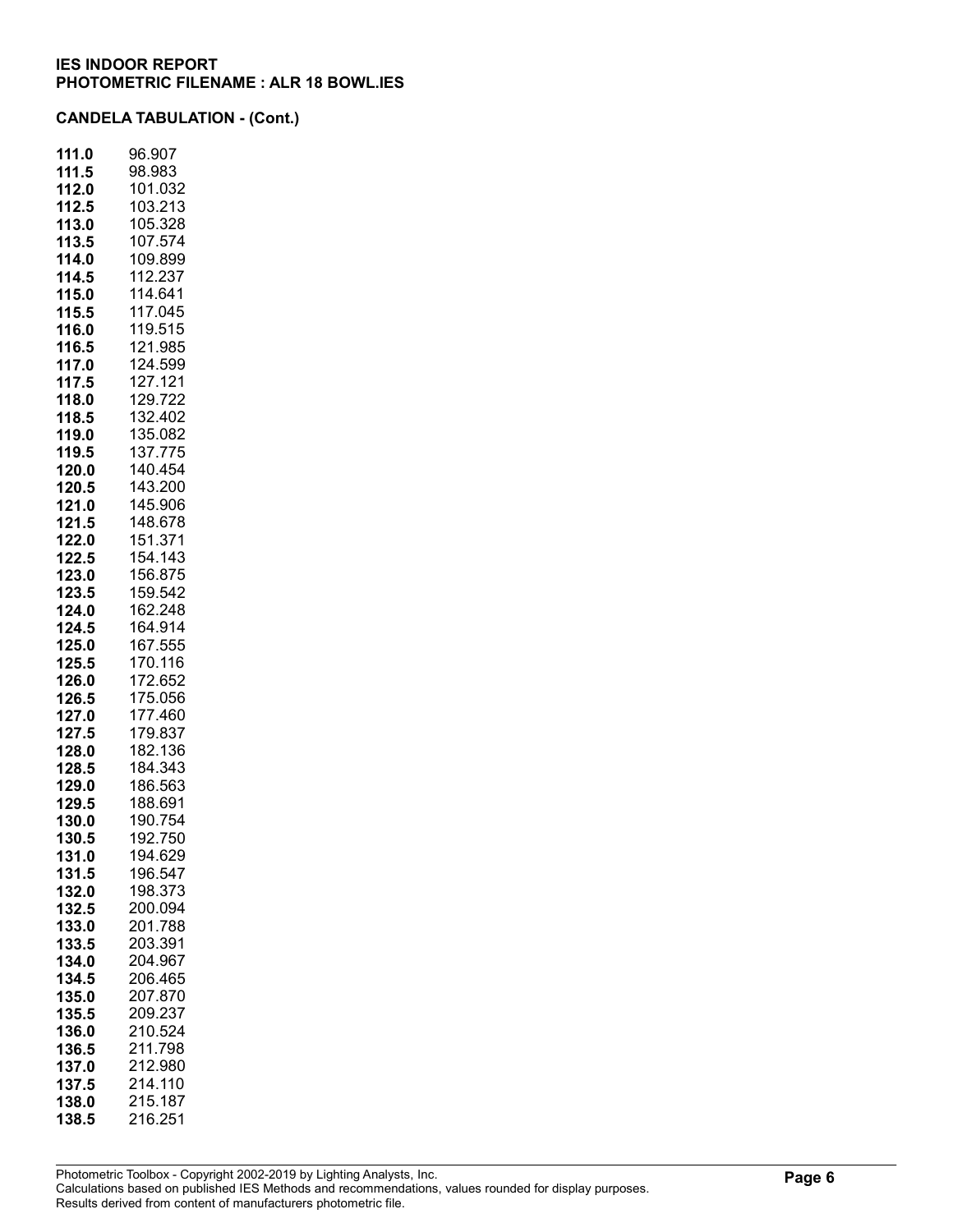| 139.0          | 217.210            |
|----------------|--------------------|
| 139.5          | 218.104            |
| 140.0          | 219.010            |
| 140.5          | 219.798            |
| 141.0          | 220.586            |
| 141.5          | 221.309            |
| 142.0          | 221.979            |
| 142.5          | 222.649            |
| 143.0          | 223.240            |
| 143.5          | 223.805            |
| 144.0          | 224.383            |
| 144.5          | 224.856            |
| 145.0          | 225.355            |
| 145.5          | 225.762            |
| 146.0          | 226.222            |
| 146.5          | 226.616            |
| 147.0          | 226.997            |
| 147.5          | 227.339            |
| 148.0          | 227.667            |
| 148.5          | 227.995            |
| 149.0          | 228.350            |
| 149.5          | 228.678            |
| 150.0          | 228.994            |
| 150.5          | 229.309            |
| 151.0          | 229.651            |
| 151.5          | 229.953            |
| 152.0          | 230.281            |
| 152.5          | 230.610            |
| 153.0          | 230.912            |
| 153.5          | 231.188            |
| 154.0          | 231.477            |
| 154.5          | 231.752            |
| 155.0          | 232.002            |
| 155.5          | 232.291            |
| 156.0          | 232.567            |
| 156.5          | 232.843            |
| 157.0          | 233.119            |
| 157.5          | 233.355            |
| 158.0          | 233.657<br>233.920 |
| 158.5          | 234.196            |
| 159.0<br>159.5 | 234.498            |
| 160.0          | 234.787            |
| 160.5          | 235.089            |
| 161.0          | 235.365            |
| 161.5          | 235.641            |
| 162.0          | 235.917            |
| 162.5          | 236.245            |
| 163.0          | 236.534            |
| 163.5          | 236.889            |
| 164.0          | 237.257            |
| 164.5          | 237.440            |
| 165.0          | 237.401            |
| 165.5          | 237.178            |
| 166.0          | 236.600            |
| 166.5          | 235.614            |
|                |                    |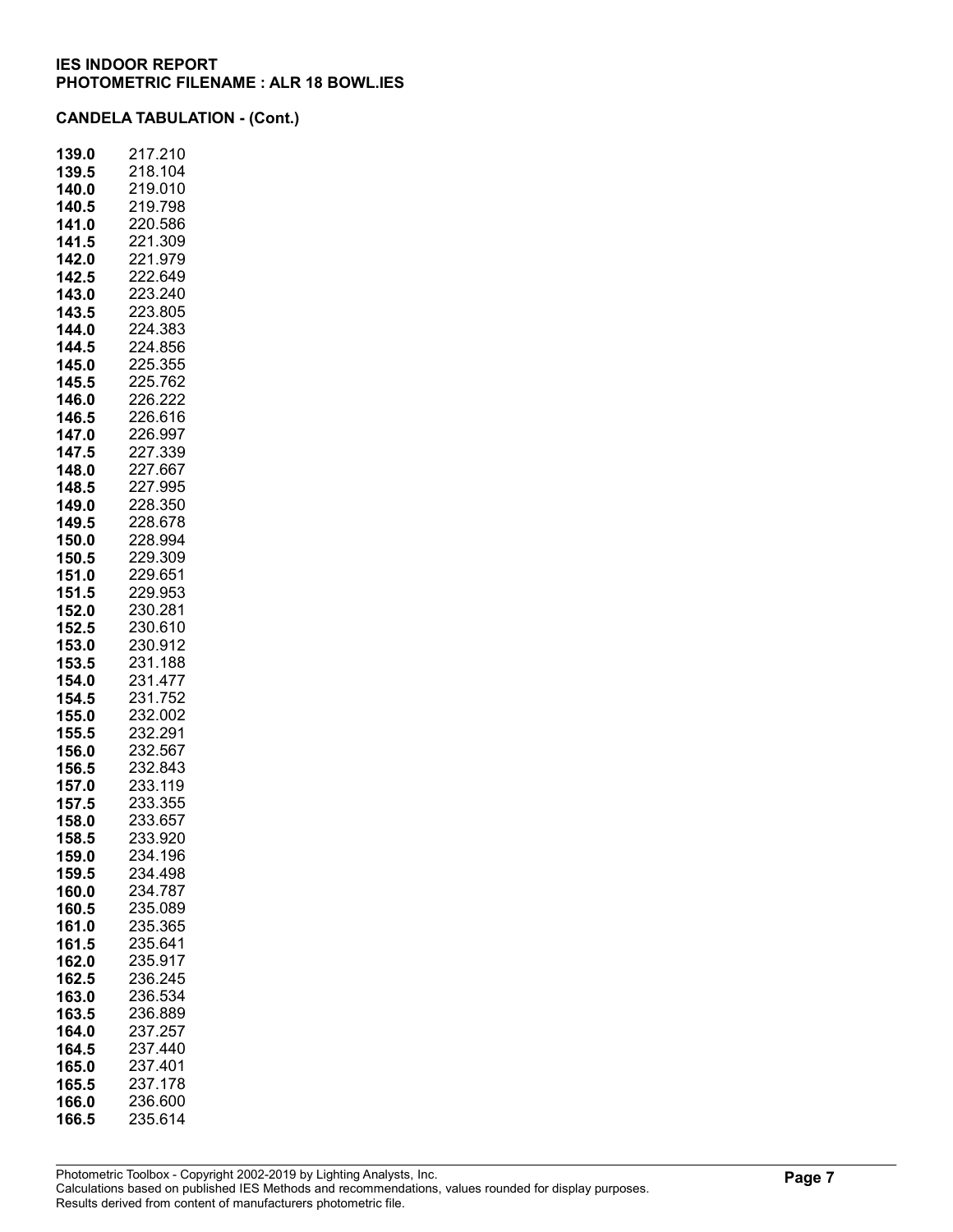| 167.0 | 234.367 |
|-------|---------|
| 167.5 | 232.554 |
| 168.0 | 230.399 |
| 168.5 | 228.048 |
| 169.0 | 225.237 |
| 169.5 | 222.176 |
| 170.0 | 218.852 |
| 170.5 | 215.292 |
| 171.0 | 211.470 |
| 171.5 | 207.673 |
| 172.0 | 203.667 |
| 172.5 | 199.608 |
| 173.0 | 195.496 |
| 173.5 | 191.016 |
| 174.0 | 186.130 |
| 174.5 | 180.639 |
| 175.0 | 174.819 |
| 175.5 | 168.369 |
| 176.0 | 161.538 |
| 176.5 | 153.814 |
| 177.0 | 145.144 |
| 177.5 | 136.054 |
| 178.0 | 125.466 |
| 178.5 | 113.932 |
| 179.0 | 102.346 |
| 179.5 | 91.745  |
| 180.0 | 82.930  |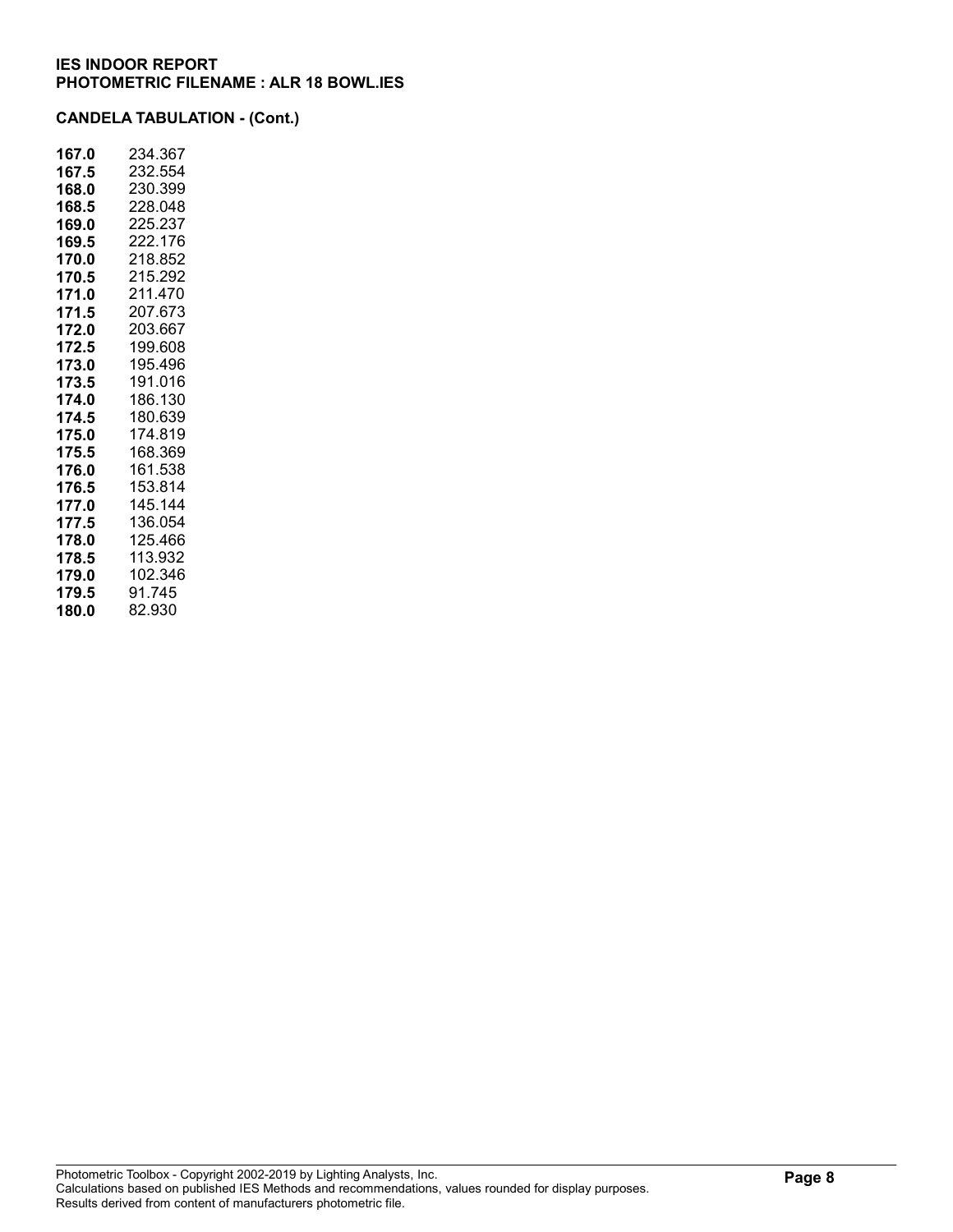#### ZONAL LUMEN SUMMARY

| Zone     | Lumens | %Lamp | %Fixt  |
|----------|--------|-------|--------|
| $0 - 20$ | 101.57 | N.A.  | 5.70   |
| $0 - 30$ | 215.89 | N.A.  | 12.10  |
| $0 - 40$ | 354.51 | N.A.  | 19.90  |
| $0 - 60$ | 638.66 | N.A.  | 35.80  |
| $0 - 80$ | 843.43 | N.A.  | 47.30  |
| $0 - 90$ | 902.27 | N.A.  | 50.60  |
| 10-90    | 876.00 | N.A.  | 49.20  |
| 20-40    | 252.94 | N.A.  | 14.20  |
| 20-50    | 399.17 | N.A.  | 22.40  |
| 40-70    | 400.87 | N.A.  | 22.50  |
| 60-80    | 204.76 | N.A.  | 11.50  |
| 70-80    | 88.05  | N.A.  | 4.90   |
| 80-90    | 58.85  | N.A.  | 3.30   |
| 90-110   | 123.18 | N.A.  | 6.90   |
| 90-120   | 237.33 | N.A.  | 13.30  |
| 90-130   | 386.56 | N.A.  | 21.70  |
| 90-150   | 687.58 | N.A.  | 38.60  |
| 90-180   | 879.23 | N.A.  | 49.40  |
| 110-180  | 756.05 | N.A.  | 42.40  |
| 0-180    | 1781.5 | N.A.  | 100.00 |

Total Luminaire Efficiency = N.A.%

## ZONAL LUMEN SUMMARY

| Zone    | Lumens |
|---------|--------|
| 0-10    | 26.27  |
| 10-20   | 75.30  |
| 20-30   | 114.32 |
| 30-40   | 138.62 |
| 40-50   | 146.23 |
| 50-60   | 137.92 |
| 60-70   | 116.71 |
| 70-80   | 88.05  |
| 80-90   | 58.85  |
| 90-100  | 45.92  |
| 100-110 | 77.25  |
| 110-120 | 114.16 |
| 120-130 | 149.22 |
| 130-140 | 159.88 |
| 140-150 | 141.14 |
| 150-160 | 107.29 |
| 160-170 | 66.41  |
| 170-180 | 17.94  |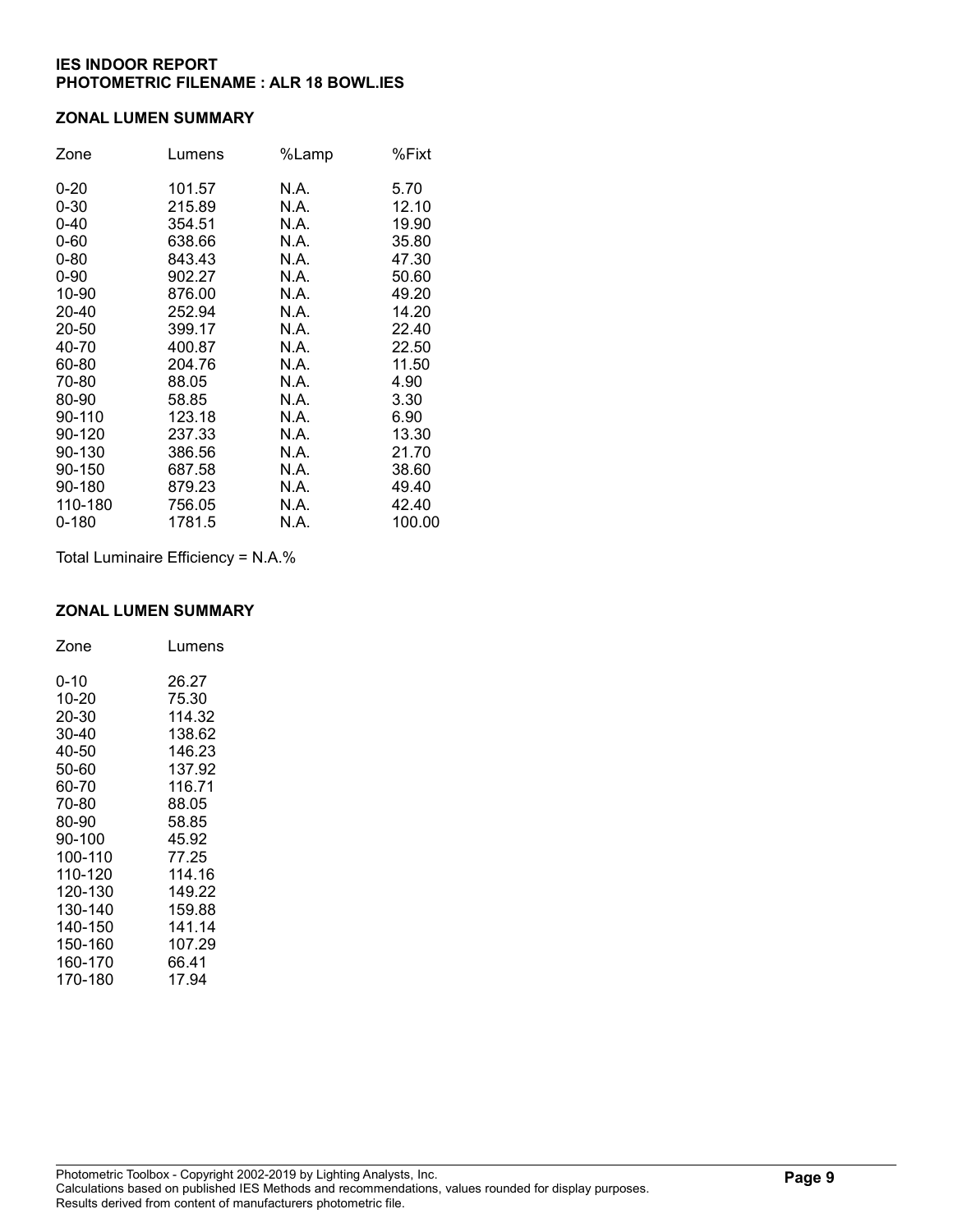#### COEFFICIENTS OF UTILIZATION - ZONAL CAVITY METHOD

Effective Floor Cavity Reflectance 0.20

| <b>RC</b>      | 80          |                 | 70 |             |       | 50       |      | 30       |  | 10       |    |
|----------------|-------------|-----------------|----|-------------|-------|----------|------|----------|--|----------|----|
| <b>RW</b>      | 70 50 30 10 |                 |    | 70 50 30 10 |       | 50 30 10 |      | 50 30 10 |  | 50 30 10 | 0  |
| $\Omega$       |             | 107 107 107 107 |    | 99 99 99 99 |       | 84 84 84 |      | 70 70 70 |  | 57 57 57 | 51 |
| -1             | 97 92 87 83 |                 |    | 89 85 81 77 |       | 71 69 66 |      | 59 57 55 |  | 48 47 45 | 40 |
| 2              | 87 79 73 67 |                 |    | 80 73 67 62 |       | 62 57 54 |      | 51 48 45 |  | 42 39 37 | 32 |
| 3              | 79 69 61 55 |                 |    | 73 64 57 52 |       | 54 49 44 |      | 45 41 38 |  | 36 34 31 | 27 |
| $\overline{4}$ | 72 61 53 46 |                 |    | 66 56 49 43 |       | 48 42 38 |      | 40 35 32 |  | 32 29 26 | 23 |
| 5              | 66 54 46 39 |                 |    | 61 50 43 37 |       | 43 37 32 |      | 36 31 27 |  | 29 26 23 | 20 |
| 6              | 61 49 40 34 |                 |    | 56 45 37 32 |       | 38 32 28 |      | 32 27 24 |  | 26 23 20 | 17 |
| 7              | 56 44 35 30 |                 |    | 52 41 33 28 |       | 35 29 24 |      | 29 24 21 |  | 24 20 18 | 15 |
| 8              | 52 40 32 26 |                 |    | 48 37 30 25 |       | 32 26 22 |      | 27 22 19 |  | 22 18 16 | 13 |
| 9              | 49 36 28 23 |                 |    | 45 34 27 22 |       | 29 23 19 |      | 24 20 17 |  | 20 17 14 | 12 |
| 10             | 45 33 26 21 |                 |    | 42 31 24 20 | 27 21 |          | - 17 | 23 18 15 |  | 19 15 13 | 11 |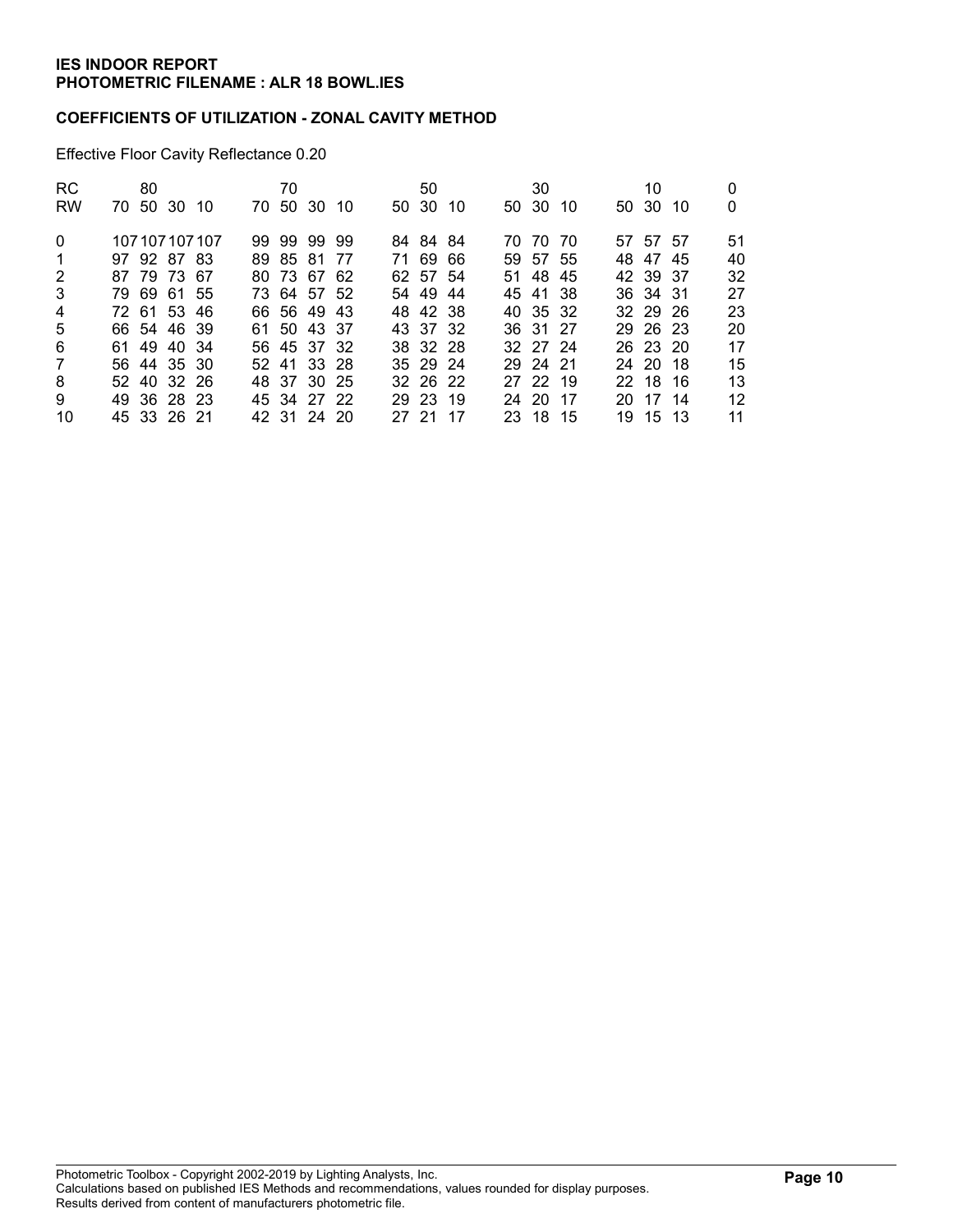#### UGR TABLE - CORRECTED

| Reflectances<br><b>Ceiling Cavity</b><br>Walls<br><b>Floor Cavity</b> |        | 70<br>50<br>20              | 70<br>30<br>20 | 50<br>50<br>20 | 50<br>30<br>20 | 30<br>30<br>20 | 70<br>50<br>20 | 70<br>30<br>20            | 50<br>50<br>20 | 50<br>30<br>20 | 30<br>30<br>20 |  |
|-----------------------------------------------------------------------|--------|-----------------------------|----------------|----------------|----------------|----------------|----------------|---------------------------|----------------|----------------|----------------|--|
| Room Size                                                             |        | <b>UGR Viewed Crosswise</b> |                |                |                |                |                | <b>UGR Viewed Endwise</b> |                |                |                |  |
| $X=2H$                                                                | $Y=2H$ | 6.7                         | 7.6            | 7.7            | 8.6            | 9.9            | 6.7            | 7.6                       | 7.7            | 8.6            | 9.9            |  |
|                                                                       | 3H     | 8.7                         | 9.6            | 9.7            | 10.5           | 11.8           | 8.7            | 9.6                       | 9.7            | 10.5           | 11.8           |  |
|                                                                       | 4H     | 9.6                         | 10.4           | 10.6           | 11.4           | 12.6           | 9.6            | 10.4                      | 10.6           | 11.4           | 12.6           |  |
|                                                                       | 6H     | 10.4                        | 11.1           | 11.4           | 12.1           | 13.4           | 10.4           | 11.1                      | 11.4           | 12.1           | 13.4           |  |
|                                                                       | 8H     | 10.7                        | 11.4           | 11.7           | 12.4           | 13.7           | 10.7           | 11.4                      | 11.7           | 12.4           | 13.7           |  |
|                                                                       | 12H    | 11.1                        | 11.7           | 12.1           | 12.7           | 14.0           | 11.1           | 11.7                      | 12.1           | 12.7           | 14.0           |  |
| 4H                                                                    | 2H     | 7.3                         | 8.1            | 8.3            | 9.1            | 10.3           | 7.3            | 8.1                       | 8.3            | 9.1            | 10.3           |  |
|                                                                       | 3H     | 9.5                         | 10.2           | 10.5           | 11.2           | 12.5           | 9.5            | 10.2                      | 10.5           | 11.2           | 12.5           |  |
|                                                                       | 4H     | 10.5                        | 11.1           | 11.5           | 12.1           | 13.5           | 10.5           | 11.1                      | 11.5           | 12.1           | 13.5           |  |
|                                                                       | 6H     | 11.5                        | 12.0           | 12.5           | 13.0           | 14.3           | 11.5           | 12.0                      | 12.5           | 13.0           | 14.3           |  |
|                                                                       | 8H     | 11.9                        | 12.4           | 12.9           | 13.4           | 14.8           | 11.9           | 12.4                      | 12.9           | 13.4           | 14.8           |  |
|                                                                       | 12H    | 12.3                        | 12.8           | 13.3           | 13.8           | 15.1           | 12.3           | 12.8                      | 13.3           | 13.8           | 15.1           |  |
| 8H                                                                    | 4H     | 10.9                        | 11.4           | 11.9           | 12.4           | 13.7           | 10.9           | 11.4                      | 11.9           | 12.4           | 13.7           |  |
|                                                                       | 6H     | 12.0                        | 12.4           | 13.0           | 13.5           | 14.8           | 12.0           | 12.4                      | 13.0           | 13.5           | 14.8           |  |
|                                                                       | 8H     | 12.6                        | 12.9           | 13.6           | 14.0           | 15.3           | 12.6           | 12.9                      | 13.6           | 14.0           | 15.3           |  |
|                                                                       | 12H    | 13.1                        | 13.4           | 14.1           | 14.5           | 15.9           | 13.1           | 13.4                      | 14.1           | 14.5           | 15.9           |  |
| 12H                                                                   | 4H     | 10.9                        | 11.4           | 11.9           | 12.4           | 13.7           | 10.9           | 11.4                      | 11.9           | 12.4           | 13.7           |  |
|                                                                       | 6H     | 12.1                        | 12.5           | 13.1           | 13.5           | 14.9           | 12.1           | 12.5                      | 13.1           | 13.5           | 14.9           |  |
|                                                                       | 8H     | 12.7                        | 13.0           | 13.7           | 14.1           | 15.5           | 12.7           | 13.0                      | 13.7           | 14.1           | 15.5           |  |

Maximum UGR = 15.9